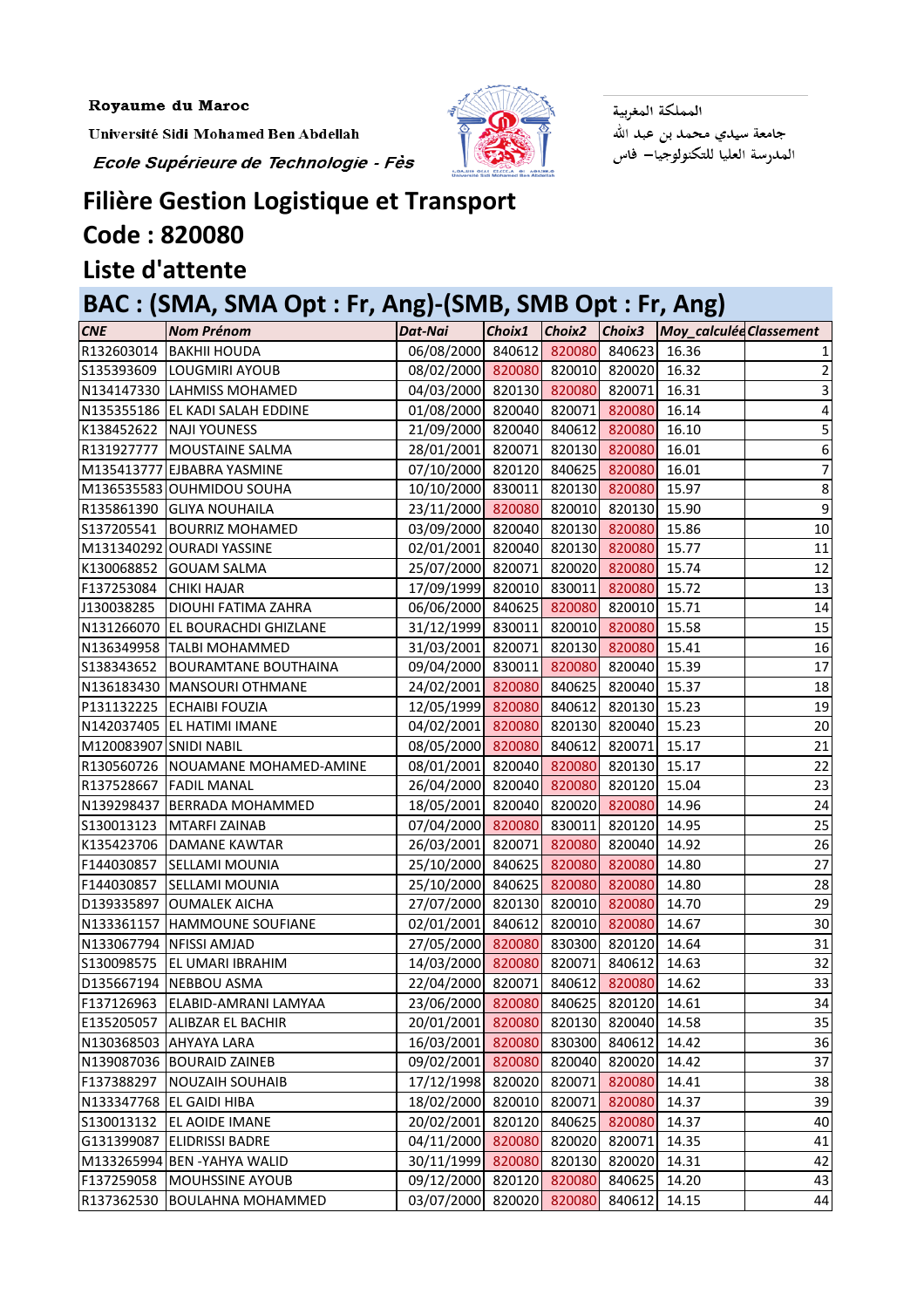|                       | S136269053 CHOUAI MOHAMED                          | 18/05/2000 820040 820020 820080 14.15 |        |        |                                |                | 45              |
|-----------------------|----------------------------------------------------|---------------------------------------|--------|--------|--------------------------------|----------------|-----------------|
|                       | R136789239 AGOURRAM AMINA                          | 28/01/2001 830011 840623 820080       |        |        |                                | 14.15          | 46              |
| F137118677            | MESSAOUDI SAAD                                     | 31/05/1999 820080 820120 820020       |        |        |                                | 14.14          | 47              |
| M130082647 WADI WIAM  |                                                    | 03/05/1999 820080                     |        |        | 840612 820020                  | 14.00          | 48              |
|                       | M137406884 HANOU HADILE                            | 15/03/2001 830300 820040 820080       |        |        |                                | 13.98          | 49              |
|                       | E140191558   MAROUANE ABIR                         | 22/02/2001 820040 840612 820080       |        |        |                                | 13.96          | 50              |
|                       | M134466707 ES-SAOUDI FADOUA                        | 15/09/2000 840625 820080 820130       |        |        |                                | 13.87          | $\overline{51}$ |
|                       | M130132100 BADIOUI LAMYAE                          | 11/10/2000 820071                     |        |        | 820020 820080                  | 13.84          | 52              |
|                       | D130029415 NOUEL ZAHIRA                            | 04/07/2000 820130 820040 820080       |        |        |                                | 13.81          | 53              |
|                       | D132430616 EL ASRI WIAM                            | 01/10/2000 820040 830300 820080       |        |        |                                | 13.80          | 54              |
|                       | M139516703 HARMOUTE OTMANE                         | 21/08/2000 820020 820071 820080       |        |        |                                | 13.76          | 55              |
|                       | S130013163 SLIMANI NASMA                           | 21/02/2001 820120 840625 820080 13.74 |        |        |                                |                | 56              |
|                       | M138292402 MAKKAOUI FATIMA                         | 12/08/2000 820080                     |        |        | 820120 820020                  | 13.72          | 57              |
|                       | N135170326 BEN CHRAA HODA                          | 07/06/2000 820130 820010 820080       |        |        |                                | 13.69          | 58              |
|                       | R138339739 HOUCHAM OUMAIMA                         | 24/06/2000 820080 830300 820120 13.64 |        |        |                                |                | 59              |
|                       | K146016130 HATIM MOHAMMED AMINE                    | 06/08/2000 820071 820020 820080       |        |        |                                | 13.64          | 60              |
|                       | N140015105 ABID MOHAMMED                           | 12/05/2000 820080 820010 820071       |        |        |                                | 13.57          | 61              |
|                       | D136577889 MOUMIN KHAOULA                          | 19/02/2000 840612 820080 820040       |        |        |                                | 13.55          | 62              |
| S137311779            | <b>EL-ASMI BAKR</b>                                | 29/03/2001 840612 820080 820120       |        |        |                                | 13.52          | 63              |
|                       | K136314134 LAKIM MOUAD                             | 17/04/2000 820130 820010 820080       |        |        |                                | 13.52          | 64              |
|                       | M132144865 DBICH HAMZA                             | 09/09/2000 820040 840612 820080       |        |        |                                | 13.50          | 65              |
| L135320195  HIND AMAL |                                                    | 15/03/2000 820120 830300 820080       |        |        |                                | 13.49          | 66              |
|                       | M145070872 AMINI ALAOUI MOHAMED AMINE              | 25/01/2000 820040                     |        |        | 840623 820080                  | 13.46          | 67              |
|                       | M130114406 LABZAR MARIYA                           | 06/09/2000 820130 820040 820080       |        |        |                                | 13.37          | 68              |
|                       | S130018099   DERDARI ADNAN                         | 08/02/2001 820080 830300 820120       |        |        |                                | 13.33          | 69              |
|                       | B131080009 RAHMI MOHAMMED                          | 01/03/2000 820040 820020 820080       |        |        |                                | 13.33          | $70\,$          |
|                       | N139087037 BOURAID FADOUA                          | 09/02/2001 820080 820040 820010       |        |        |                                | 13.31          | 71              |
|                       | M134516704 HARMOUTE ADNANE                         | 21/08/2000 820020 820071 820080       |        |        |                                | 13.26          | $\frac{72}{73}$ |
|                       | H138390393 ZAHOUT FAKHR-EDDINE                     | 09/04/2000 820020 820040 820080       |        |        |                                | 13.24          |                 |
|                       | D134817117   MOUSTADRAF OUSSAMA                    | 29/08/2000 820040 820120 820080       |        |        |                                | 13.15          | 74              |
|                       | R137603037 KHAMMAR HAJAR                           | 04/11/2000 820020 820080 820080       |        |        |                                | 12.99          | 75              |
|                       | R137603037 KHAMMAR HAJAR                           | 04/11/2000 820020 820080 820080       |        |        |                                | 12.99          | 76              |
| E143099374            | <b>CHNINA OUSSAMA</b>                              | 16/07/2000 820040 820071 820080       |        |        |                                | 12.97          | 77              |
| G139498764 TAHIR WIAM |                                                    | 16/04/2000 820080                     |        |        | 840625 820130                  | 12.94          | 78              |
| S132434832            | EL ALAMI HAMZA                                     | 17/12/2000 820040                     |        |        | 820020 820080                  | 12.87          | 79              |
| R131597652            | <b>EL HANIF SAAD</b>                               | 08/07/2000                            | 820010 | 820071 | 820080                         | 12.82          | 80              |
| R137280334            | <b>AOUZAL AYOUB</b>                                | 11/11/2000 820080                     |        |        | 820020 820010                  | 12.80          | 81              |
| J138324232            | <b>DARRAZI NOURA</b>                               | 20/07/2000 820071                     |        |        | 820080 820120                  | 12.80          | 82              |
| N135109241            | <b>SAIDI ANASS</b>                                 | 13/11/2000 820080                     |        |        | 820071 820130                  | 12.73          | 83              |
| Z186601489            | ROCHDI HAYTHAM                                     | 16/03/2000 830011                     |        |        | 820130 820080                  | 12.72          | 84              |
|                       | H142023946 BOUZID IMAN                             | 26/01/2000 820071                     |        |        | 820080 840625                  | 12.71          | 85              |
|                       | D137577714 DRISSI MOHAMED                          | 23/08/2000 820080                     |        |        | 820040 840612                  | 12.67          | 86              |
|                       | M135357915 GUERMATI FATIMA-ZAHRA                   | 12/09/2000 840612                     |        |        | 820040 820080                  | 12.65          | 87              |
|                       | D132181295 AGHEZAF BRAHIM                          | 28/12/2000 820080                     |        |        | 830011 820040                  | 12.49          | 88              |
| R134377785            | <b>SALIH SAFIA</b>                                 | 16/03/2001                            | 820120 |        | 840625 820080                  | 12.49          | 89              |
| S136205715            | LOUEDZIANE MAYSSAE                                 | 24/06/2000 830011                     |        |        | 840623 820080                  | 12.48          | 90              |
|                       | N131157090 FARHANE ZINEB                           | 17/12/2000 830300                     |        |        | 820120 820080                  | 12.42          | 91<br>92        |
| N132197797            | <b>BOUHLALA ARIJ</b>                               | 19/04/2001 820080                     |        | 840623 | 820071                         | 12.36          | 93              |
| R138805685            | M137346290 KRIOUACHE AYA<br><b>ETTALIBI KHALIL</b> | 17/11/2000 820080<br>13/12/1998       | 820020 |        | 820120 830300<br>820130 820080 | 12.35<br>12.33 | 94              |
| C132121049            | <b>AFELLA TAHAR</b>                                | 31/07/2000 820040                     |        |        | 820020 820080                  | 12.33          | 95              |
| R135671019            | <b>SADIQ RAJAE</b>                                 | 14/03/2001 820080                     |        |        | 840625 820020                  | 12.24          | 96              |
| S138329865            | <b>ZOUHRI EL MEHDI</b>                             | 03/12/1999 820080                     |        | 820071 | 840623                         | 12.21          | 97              |
| R143040288            | <b>IDYAHIA ASSIA</b>                               | 05/07/1999 820120                     |        |        | 840625 820080                  | 12.18          | 98              |
| N138305104            | <b>LECHHAB HIND</b>                                | 13/03/2001                            | 820040 |        | 840625 820080                  | 12.17          | 99              |
| G132560737            | <b>SABER IDRISSI SOUHAIB</b>                       | 04/06/1999 840625                     |        |        | 820020 820080                  | 12.17          | 100             |
| J136297086            | <b>BELAHNAOUI FATIHA</b>                           | 05/01/1999                            | 820080 | 840623 | 840612                         | 12.11          | 101             |